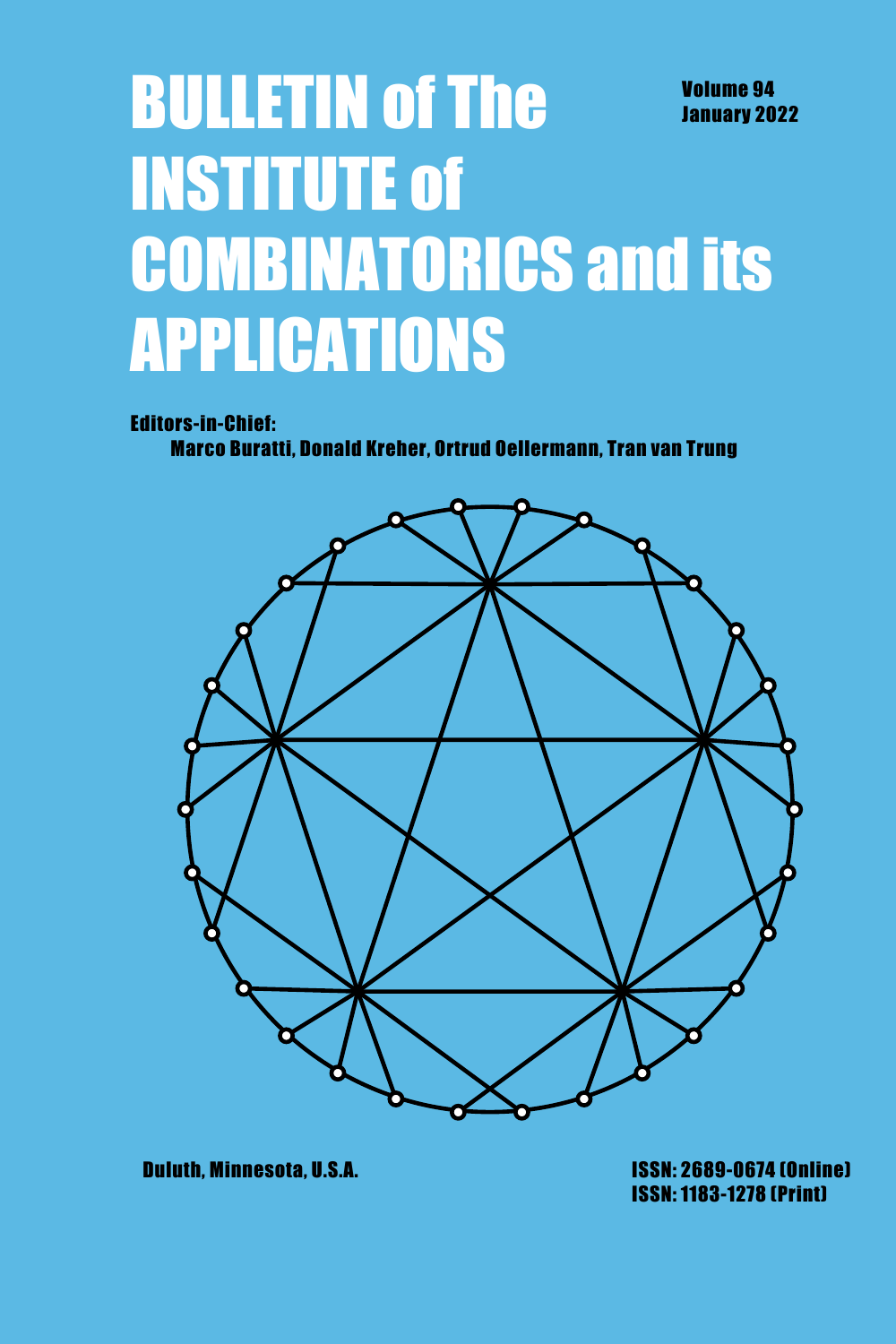#### BULLETIN OF THE ICA  $\gamma$ Volume 94 (2022), 79–94

# New symmetric 2-(71, 15, 3) designs

Dean Crnković and Sanja Rukavina<sup>\*</sup>

Department of Mathematics University of Rijeka, Rijeka, Croatia deanc@math.uniri.hr and sanjar@math.uniri.hr

**Abstract.** A symmetric  $2-(v, k, 3)$  design is called a triplane. In this paper we construct two triplanes of order twelve, i.e., symmetric 2-(71, 15, 3) designs, from the binary codes of the previously known triplanes. All 146 previously known triplanes of order twelve, i.e., symmetric 2-(71, 15, 3) designs, admit an action of an automorphism of order three, while these two newly constructed triplanes have full automorphism groups that are isomorphic to the elementary abelian group of order eight. Furthermore, possible actions of automorphisms of prime order on a triplane of order twelve are studied.

## 1 Introduction and preliminaries

We assume that the reader is familiar with the basic facts of design theory. For basic definitions and properties of symmetric designs not given in this paper we refer the reader to [3, 14].

An incidence structure  $\mathcal{D} = (\mathcal{P}, \mathcal{B}, I)$ , with point set  $\mathcal{P}$ , block set  $\mathcal{B}$  and incidence I is a t- $(v, k, \lambda)$  design, if  $|\mathcal{P}| = v$ , every block  $B \in \mathcal{B}$  is incident with precisely  $k$  points, and every  $t$  distinct points together are incident with exactly  $\lambda$  blocks. In a 2- $(v, k, \lambda)$  design each point is incident with exactly  $r = \frac{\lambda (v-1)}{1-z}$ blocks, and r is called the replication number of a design. The  $k-1$ number  $n = r - \lambda$  is called the order of a 2- $(v, k, \lambda)$  design. An isomorphism

AMS (MOS) Subject Classifications: 05B05, 94B05

<sup>∗</sup>Corresponding author.

Key words and phrases: symmetric design, triplane, automorphism group, linear code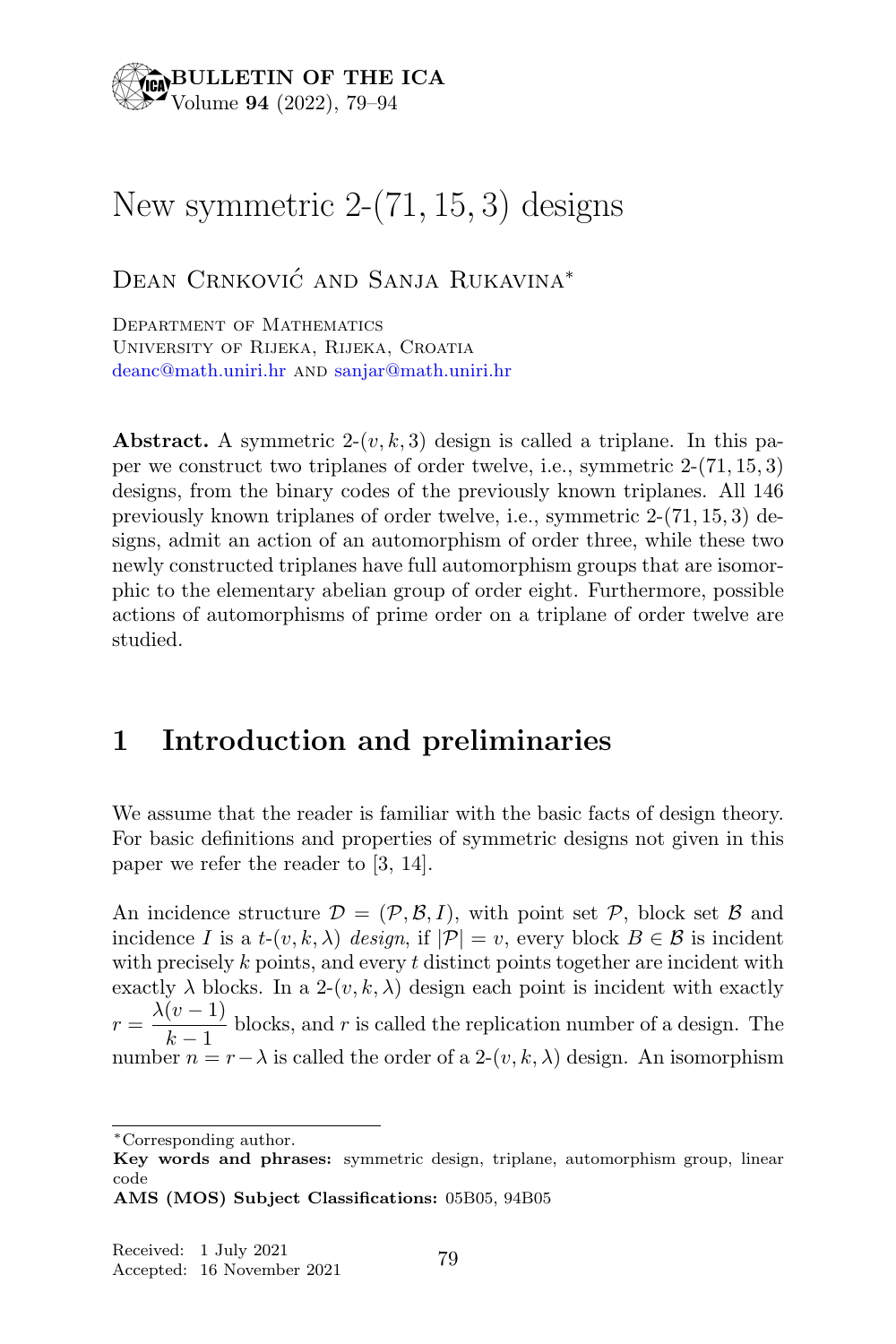from one design to another is a bijective mapping from points to points and from blocks to blocks that preserves incidence. An isomorphism from a design  $D$  onto itself is called an automorphism of  $D$ . The set of all automorphisms of  $D$  forms its full automorphism group denoted  $Aut(D)$ .

A design is called symmetric if it has the same number of points and blocks. If a 2- $(v, k, \lambda)$  design is symmetric, then  $r = k$  and every two blocks have  $\lambda$ points in common. The dual of a symmetric  $2-(v, k, \lambda)$  design  $\mathcal{D}$ , i.e., the design obtained by reversing the roles of points and blocks of  $D$ , is also a symmetric 2- $(v, k, \lambda)$  design. The incidence matrices of a symmetric design and its dual are transpose to each other, and in general these two designs need not be isomorphic. A symmetric design that is isomorphic to its dual is called self-dual.

A symmetric  $2-(v, k, 3)$  design is called a *triplane*. The known nontrivial triplanes have parameters  $2-(11, 6, 3), 2-(15, 7, 3), 2-(25, 9, 3), 2-(31, 10, 3),$  $2-(45, 12, 3)$  or  $2-(71, 15, 3)$ . The classification of triplanes of orders three, four, six and seven is completed (see [15]), there is only one triplane of order three, exactly five triplanes of order four, 78 triplanes of order six, and 151 triplanes of order seven. Furthermore, it is known that there are at least 5421 triplanes of order nine (see [4]) and at least 146 triplanes of order twelve (see [7]). Symmetric 2-(71, 15, 3) designs have the largest number of points among the known triplanes, since it is not known whether there exists a symmetric 2-(81, 16, 3) design. Moreover, for many years symmetric 2-(81, 16, 3) design has also been the smallest symmetric design for which (non)existence has not been determined (see [11]) (since 1985 when the existence of a symmetric  $2-(78, 22, 6)$  design was established in [13].

All known triplanes of order twelve admit an automorphism of order three. In this paper we will give first examples of symmetric  $2-(71, 15, 3)$  designs which don't have this property, by constructing a triplane of order twelve whose full automorphism group is isomorphic to the elementary abelian group  $E_8$ . We also study possible actions of automorphisms of prime order on a triplane of order twelve. Thereby, we will prove Theorem 1.1.

Theorem 1.1. There are at least 148 triplanes of order twelve, up to isomorphism.

Let  $\mathcal D$  be a triplane of order twelve and let  $\alpha$  be an automorphism of  $\mathcal D$ . Let  $f_{\alpha}$  denotes the number of fixed points of  $\alpha$ . For a prime p,  $f_{p}$  denotes the number of fixed points of  $\alpha$ ,  $|\alpha| = p$ . We will prove the following theorem.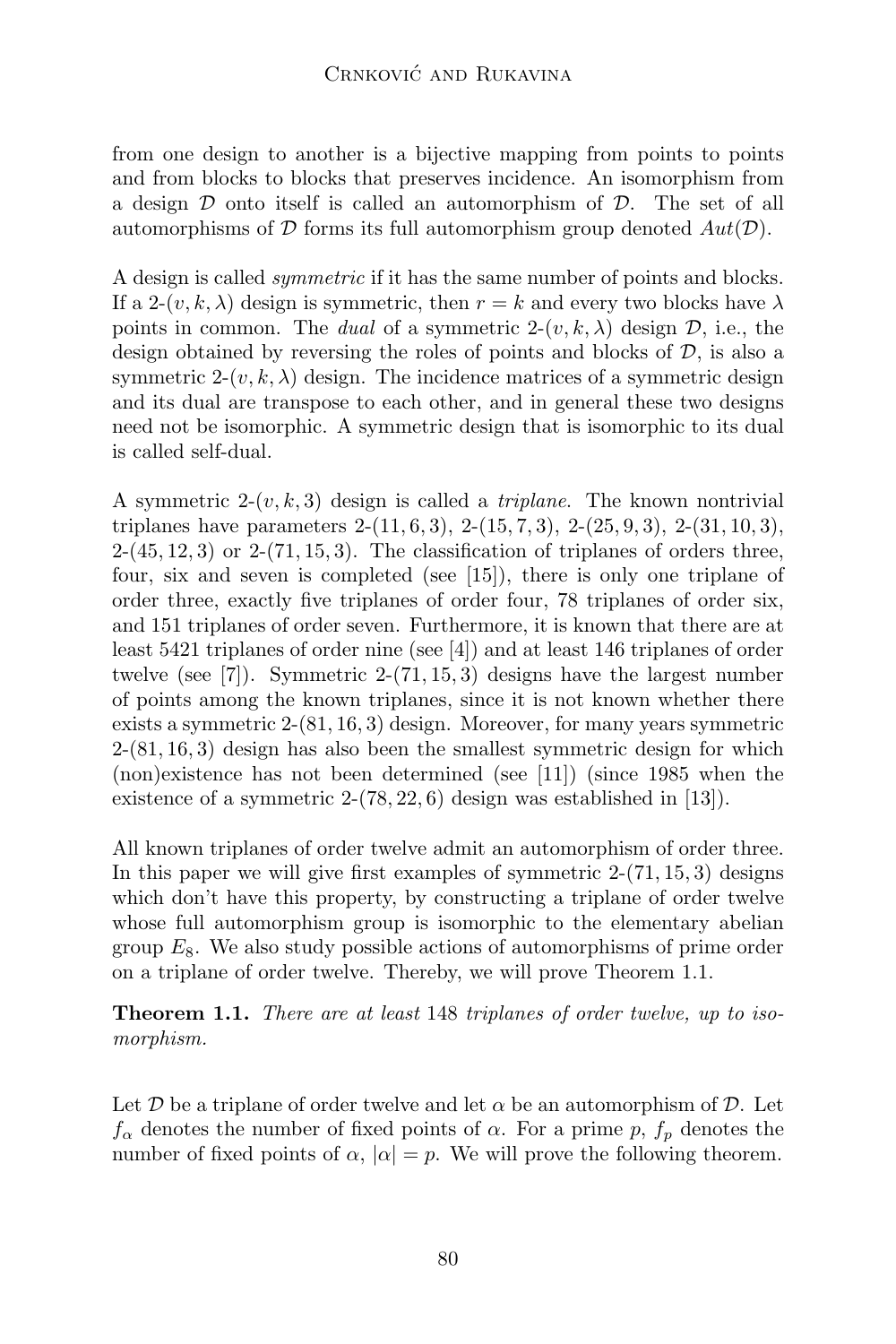**Theorem 1.2.** Let D be a triplane of order twelve and let  $\alpha$  be an automorphism of prime order acting on D. Then  $|\alpha| \in \{2, 3, 5, 7, 11\}$ . Further, the following holds:

- 1.  $f_2 \in \{7, 9, 11, 13, 15, 17\},\$
- 2.  $f_3 \in \{2, 5\}$ ,
- 3.  $f_5 = f_7 = 1$ ,
- $4. f_{11} = 5.$

Given a symmetric 2- $(v, k, \lambda)$  design  $\mathcal{D}$ , a residual design of  $\mathcal{D}$  is the design obtained by deleting a block of  $\mathcal D$  and keeping the points that do not belong to that block. A residual design at any block of D is a  $2-(v-k, k-\lambda, \lambda)$ design, so a residual design of a triplane  $2-(71, 15, 3)$  has parameters 2- $(56, 12, 3).$ 

Let  $\mathcal{D}$  be a 2- $(v, k, \lambda)$  design with only three distinct intersection numbers  $k - r + \lambda$ ,  $\rho_1$  and  $\rho_2$  ( $\rho_1 > \rho_2$ ). Then D yields a strongly regular graph, called the *class graph* of  $\mathcal{D}$  (see [10, Theorem 3.2.4.]). The class graph of  $\mathcal D$  is a graph whose vertices are equivalence classes (two blocks of  $\mathcal D$ ,  $B_1$ and  $B_2$ , are equivalent if  $|B_1 \cap B_2| \in \{k, k - r + \lambda\}$ , where two vertices are adjacent if two blocks representing the corresponding classes have  $\rho_1$ points in common.

The (linear) code  $C_F$  of the design D over a finite field  $\mathbb F$  is the vector space spanned by the incidence vectors of the blocks over F. The vectors in C are called codewords. For  $x = (x_1, \ldots, x_n), y = (y_1, \ldots, y_n) \in \mathbb{F}^n$ the number  $d(x, y) = |\{i \mid 1 \leq i \leq n, x_i \neq y_i\}|$  is called a Hamming distance. An important parameter of a code  $C$  is its minimum distance  $d = min\{d(x, y) \mid x, y \in C, x \neq y\}.$  If a linear code C over a field of order q is of length n, dimension k, and minimum weight d, then we write  $[n, k, d]_q$ to show this information. For  $x \in \mathbb{F}^n$  we define the weight  $w(x)$  of x by  $w(x) = d(x, 0)$ . For a linear code C its minimum distance is equal to its minimum weight. The support of a nonzero vector  $x = (x_1, \ldots, x_n) \in \mathbb{F}^n$ is the set of indices of its nonzero coordinates, i.e.  $supp(x) = \{i \mid x_i \neq 0\}.$ For background reading on codes related to designs we refer the reader to [2]. In this paper, we consider binary codes of the triplanes of order twelve.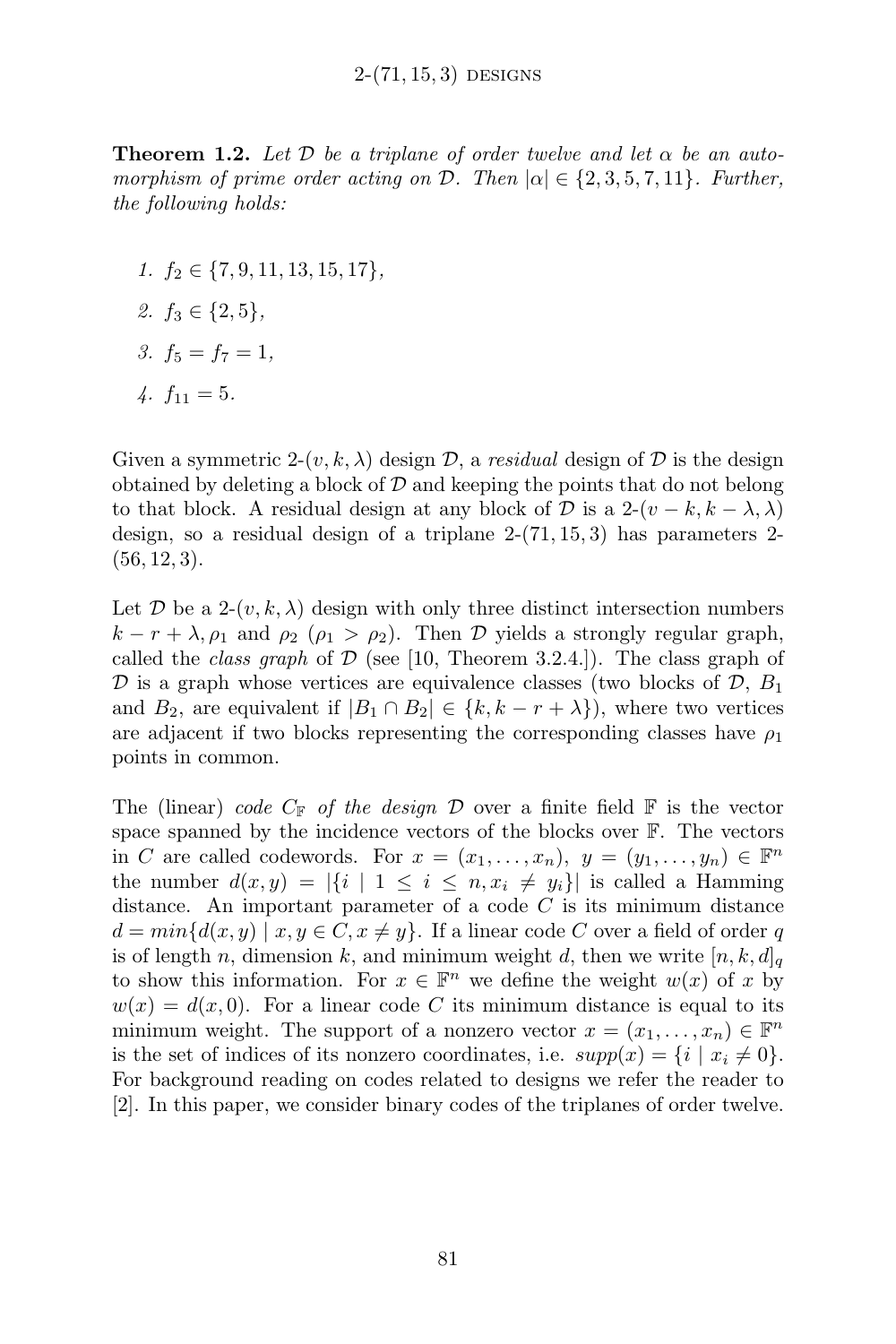## 2 Known triplanes of order twelve

Symmetric 2-(71, 15, 3) designs have the largest number of points among all known triplanes and it is not known if a triplane  $2-(v, k, 3)$  exists for  $v > 71$ . The first triplane of order twelve was constructed from an embeddable 2- (56, 12, 3) design. More precisely, in 1980 Haemers proved the existence of at least four embeddable 2-(56, 12, 3) designs and constructed four mutually non-isomorphic symmetric 2-(71, 15, 3) designs that are not self-dual (see [10]). Three of the constructed triplanes have the full automorphism group of order 336 and the order of the full automorphism group of the forth triplane is 48. Together with their duals, this makes eight triplanes of order twelve constructed by Haemers. In [9], an action of an automorphism group  $G \cong E_8 : F_{21}$  was presumed and nine triplanes of order twelve with that automorphism group have been constructed. Besides three pairs of dually isomorphic designs previously constructed by Haemers, that includes three new 2-(71, 15, 3) designs with the full automorphism group isomorphic to  $E_8: F_{21}$  and the first example of a self-dual triplane of order twelve. With the enumeration of all triplanes of order twelve which admit an action of an automorphism of order six presented in [17] and [7], a total of 146 triplanes have been constructed so far. Among them, there are 10 self-dual designs. Let us note that triplanes with an automorphism of order six also include the triplanes previously constructed by Haemers and Garapić.

All known triplanes admit an automorphism of order three as presented in Table 1, where G denotes the full automorphism group of a design.

| the order of $G$ | the structure of $G$        | the number of designs |
|------------------|-----------------------------|-----------------------|
| 336              | $(E_8 : F_{21}) \times Z_2$ |                       |
| 168              | $E_8: F_{21}$               | З                     |
| 48               | $E_4 \times A_4$            | 26                    |
| 42.              | $F_{21} \times Z_2$         | 6                     |
| 24               | $A_4 \times Z_2$            | 89                    |
| 24               | $S_3 \times E_4$            | 16                    |

Table 1: The full automorphism groups of known triplanes of order twelve.

**Remark 2.1.** A residual design of a triplane of order twelve is a  $2-(56, 12, 3)$ design. In [10], two non-isomorphic strongly regular graphs with parameters (35, 16, 6, 8) were constructed as class graphs of residual designs of triplanes of order twelve. In  $(18)$ , it is shown that six non-isomorphic strongly regular graphs with parameters  $(35, 16, 6, 8)$  can be constructed from residual designs of known triplanes of order twelve.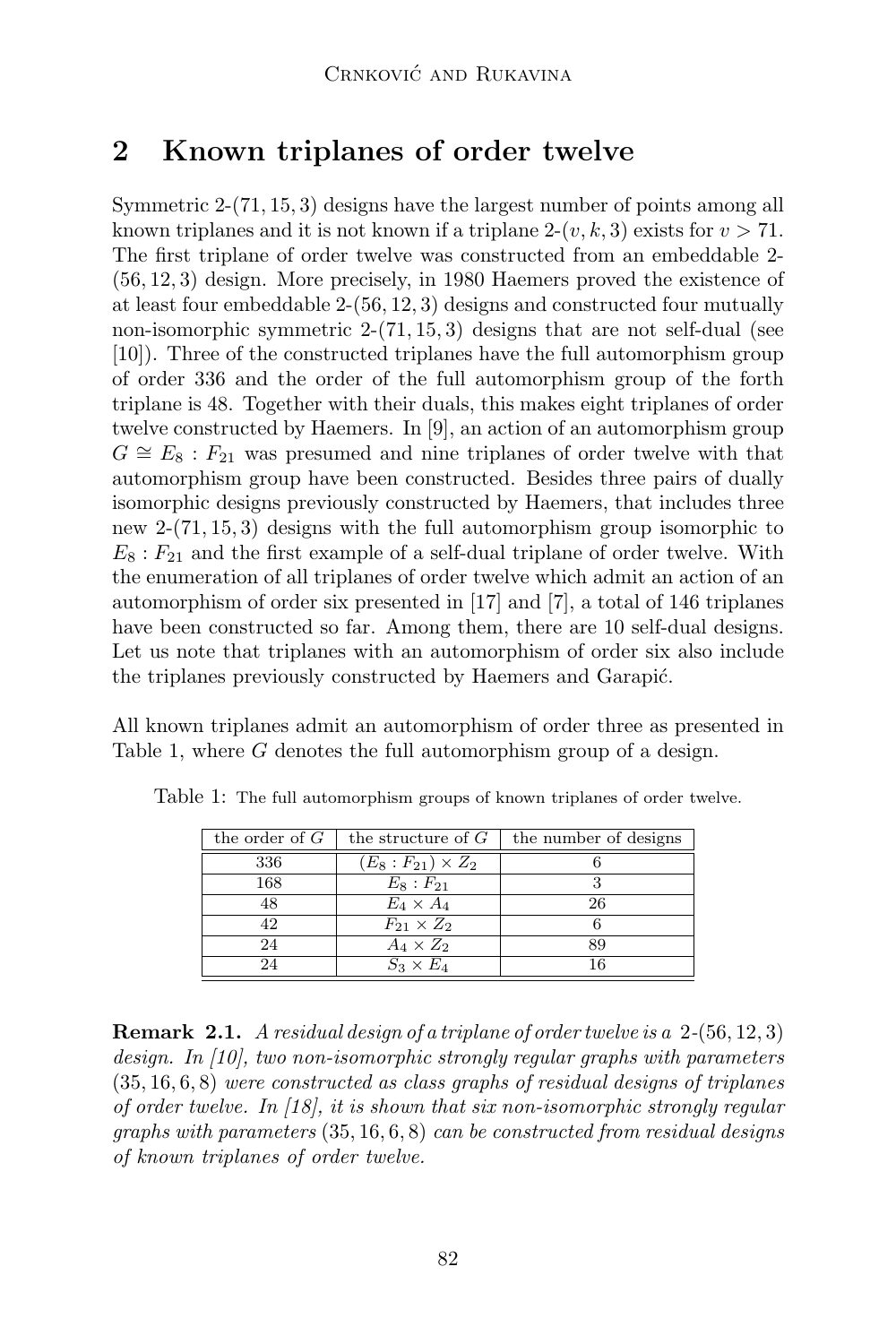# 3 Construction of new symmetric 2-(71, 15, 3) designs

Binary and ternary codes of the known syymmetric 2-(71, 15, 3) designs and their residual designs were studied in [7], where the parameters of the codes and the information on orders of their automorphism groups are given. In this section we use binary codes of known triplanes for a construction of the first example of triplane of order twelve that does not admit an action of an automorphism of order three. The method of the construction is similar to the method used in [5].

The incidence matrices of 146 known triplanes of order twelve are available at www.math.uniri.hr/∼sanjar/structures/. In the sequel we will follow the order of designs given there and denote designs by  $\mathcal{D}_i$ ,  $i \in \{1, 2, ..., 146\}$ . The binary code spanned by  $\mathcal{D}_i$  will be denoted by  $\mathcal{C}_i$ .

For every code  $\mathcal{C}_i$  we construct the corresponding graph  $\mathcal{G}_i$  whose vertices are codewords of  $C_i$  of weight 15, two vertices being adjacent if the supports of corresponding codewords share three points. Then, we are searching for cliques of size 71 in  $\mathcal{G}_i$ . Those cliques correspond to 2-(71, 15, 3) designs. For finding cliques in graphs we used Cliquer [16]. The number of codewords of weight 15 in codes  $\mathcal{C}_i$  is presented in Table 2, where N denotes the quotient  $|Aut(C_i)|$  $\frac{|Aut(i)|}{|Aut(D_i)|}$ , i.e., the number of isomorphic copies of  $D_i$  in  $C_i$ . The number of vertices of  $\mathcal{G}_i$  varies from 120 to 59648, and for some of the cases the construction of all cliques of size 71 is out of our reach. Those cases are marked with \* in Table 2. For the cases marked with !, the number of obtained cliques is greater than  $N$ , and we checked if the obtained designs were previously known. For the isomorphism testing and computing the groups we used GAP [8].

From the code  $C_{30}$  we obtained three isomorphic copies of a design with the full automorphism group of order 8, which we denote by  $\mathcal{D}$ . The dual of D is obtained from the code  $C_{33}$  spanned by  $\mathcal{D}_{33}$ . These two designs are the first examples of a triplane of order twelve that do not admit an automorphism of order three.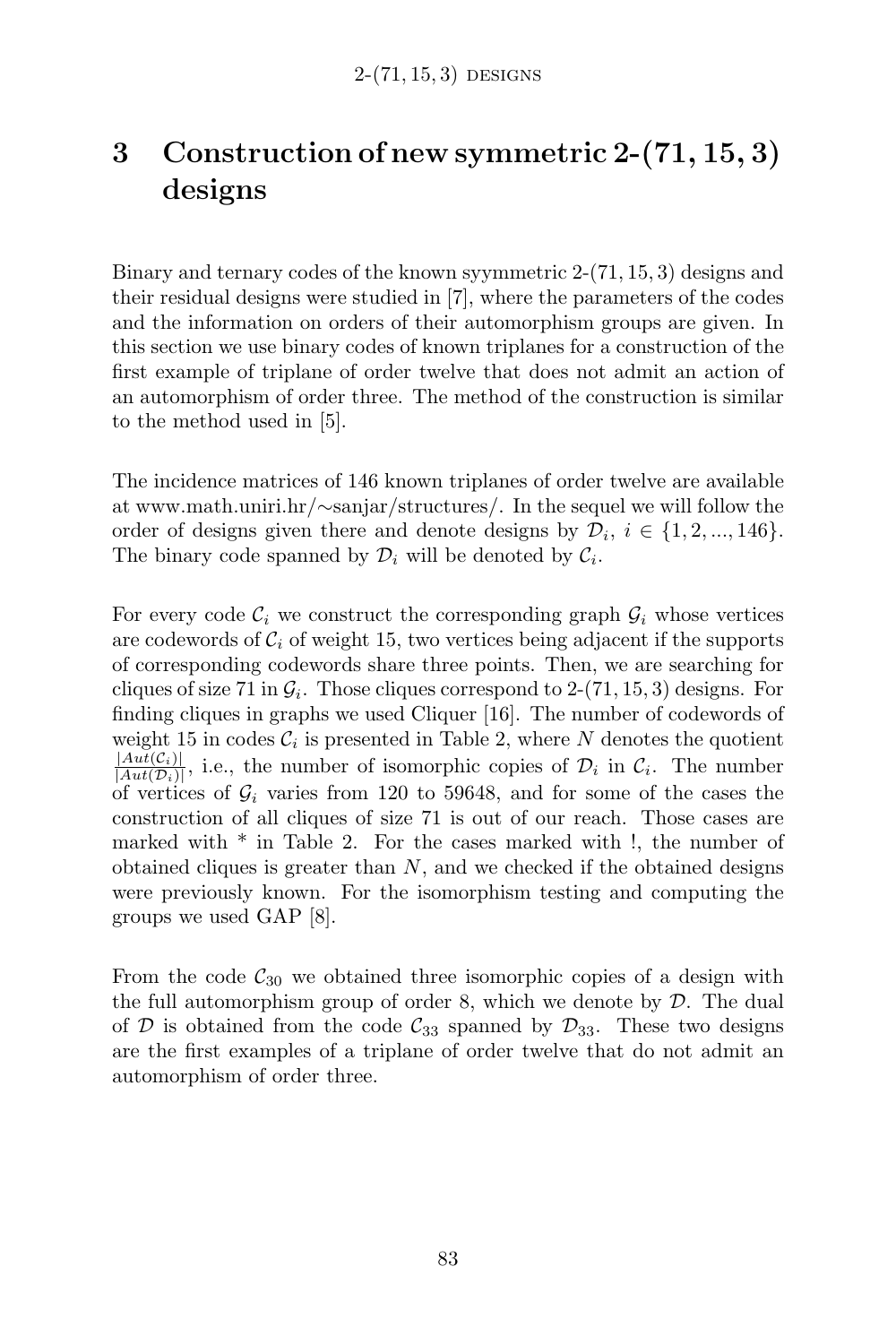| $\dot{i}$                 | $cw_{15}$        | N              | $\dot{i}$       | $cw_{15}$ | N              | $\dot{i}$         | $cw_{15}$ | N                | $\dot{i}$        | $cw_{15}$ | N                |
|---------------------------|------------------|----------------|-----------------|-----------|----------------|-------------------|-----------|------------------|------------------|-----------|------------------|
| $\mathbf 1$               | 1140             | 96             | 38              | 1270      | $\mathbf 1$    | 75                | 161       | $\mathbf 1$      | 112              | 3698      | 16               |
| $\overline{2}$            | 1044             | $\overline{2}$ | 39              | 1394      | $\overline{2}$ | 76                | 2680      | $\overline{2}$   | 113              | 3784      | $\overline{8}$   |
| $\overline{\overline{3}}$ | 408              | $\overline{2}$ | $40*$           | 9434      | $\overline{8}$ | $\overline{77}$   | 898       | $\overline{1}$   | 114              | 3788      | $\overline{8}$   |
| $\overline{4}$            | 360              | $\overline{2}$ | 41              | 3056      | 16             | 78                | 1948      | $\overline{2}$   | 115              | 5174      | $\mathbf{1}$     |
| 5                         | 120              | $\mathbf{1}$   | $42*$           | 8632      | $\mathbf{1}$   | 79                | 1948      | $\overline{2}$   | $116*$           | 16244     | 256              |
| $\overline{6}$            | 330              | $\mathbf{1}$   | $43*$           | 26538     | 128            | $\overline{80}$   | 946       | $\overline{1}$   | $117*$           | 22688     | 512              |
| 7                         | $\overline{282}$ | 1              | 44              | 3580      | 16             | 81                | 2680      | $\overline{2}$   | $118*$           | 11404     | $\mathbf{1}$     |
| 8                         | 192              | $\mathbf{1}$   | 45              | 2800      | 8              | 82                | 378       | $\overline{1}$   | $119*$           | 20852     | 256              |
| 9                         | 386              | $\mathbf 1$    | 46              | 1126      | $\mathbf 1$    | 83                | 7380      | 32               | 120              | 2940      | $\overline{2}$   |
| 10                        | 236              | $\mathbf 1$    | 47              | 1402      | $\,1$          | $84*$             | 59648     | 32768            | 121              | 1262      | $\overline{1}$   |
| 11                        | 338              | $\mathbf 1$    | 48              | 614       | $\mathbf{1}$   | 85                | 3068      | 8                | 122              | 926       | 1                |
| $\overline{12}$           | 248              | $\overline{1}$ | 49              | 1142      | $\overline{2}$ | 86                | 3452      | $\overline{8}$   | 123              | 4814      | $\overline{2}$   |
| 13                        | 170              | $\mathbf{1}$   | 50              | 324       | $\overline{2}$ | $\overline{87^*}$ | 59648     | 32768            | $124*$           | 16364     | $\overline{256}$ |
| 14                        | 314              | $\mathbf{1}$   | 51              | 348       | $\overline{2}$ | 88                | 7932      | 32               | $\overline{125}$ | 2076      | $\overline{2}$   |
| 15                        | 386              | $\overline{1}$ | 52              | 1220      | $\overline{2}$ | $89*$             | 24750     | 4096             | $126*$           | 15788     | 256              |
| 16                        | 266              | $\overline{1}$ | $\overline{53}$ | 170       | $\overline{1}$ | 90                | 3650      | $\overline{8}$   | 127              | 4778      | $\overline{2}$   |
| 17!                       | 6454             | 8              | 54              | 266       | $\mathbf{1}$   | 91                | 647       | $\overline{1}$   | 128              | 5594      | $\overline{2}$   |
| 18                        | 2068             | 4              | 55              | 378       | $\mathbf{1}$   | 92                | 2736      | 16               | 129*             | 14132     | 256              |
| 19!                       | 6550             | $\overline{8}$ | $\overline{56}$ | 306       | $\overline{1}$ | 93                | 2448      | 16               | 130              | 2796      | $\overline{2}$   |
| $\overline{20}$           | 2224             | $\overline{4}$ | $\overline{57}$ | 434       | $\mathbf{1}$   | 94                | 4342      | $\overline{1}$   | 131              | 1884      | $\overline{2}$   |
| 21!                       | 6454             | 8              | 58              | 344       | $\mathbf{1}$   | 95                | 3808      | 16               | 132              | 2700      | $\overline{2}$   |
| 22                        | 1762             | $\overline{4}$ | 59              | 224       | $\mathbf{1}$   | 96                | 1154      | $\overline{1}$   | 133              | 5084      | 16               |
| $\overline{23!}$          | 6550             | 8              | 60              | 314       | $\mathbf{1}$   | 97                | 3974      | $\overline{1}$   | 134              | 3836      | 16               |
| 24                        | 2374             | $\overline{4}$ | 61              | 386       | $\mathbf{1}$   | 98                | 3160      | $\,$ 8 $\,$      | $135*$           | 20276     | 256              |
| 25                        | 1126             | $\mathbf{1}$   | 62              | 212       | $\mathbf{1}$   | 99                | 3380      | $\overline{8}$   | 136              | 2856      | $\overline{2}$   |
| 26                        | 2800             | $\overline{8}$ | 63              | 338       | $\mathbf 1$    | 100               | 3670      | $\overline{1}$   | $137*$           | 23780     | 512              |
| 27                        | 4540             | 16             | 64              | 272       | $\mathbf 1$    | $101*$            | 19700     | 256              | 138              | 3288      | $\boldsymbol{2}$ |
| 28                        | 1018             | $\mathbf{1}$   | 65!             | 6226      | 8              | 102               | 1250      | $\overline{1}$   | 139              | 4366      | $\overline{1}$   |
| $29*$                     | 26538            | 896            | 66              | 1762      | $\overline{4}$ | $103*$            | 20132     | 256              | $140*$           | 14828     | $\overline{256}$ |
| 30!                       | 5752             | $\overline{1}$ | 67!             | 6106      | 8              | $104*$            | 17780     | 256              | 141              | 2700      | $\overline{2}$   |
| 31                        | 228              | 16             | 68              | 1816      | $\overline{4}$ | 105               | 3068      | 8                | 142              | 3088      | 8                |
| 32                        | 950              | $\mathbf{1}$   | 69!             | 6226      | $\overline{8}$ | $106*$            | 21212     | 512              | 143              | 3472      | $\overline{8}$   |
| $\overline{33!}$          | 6554             | $\overline{1}$ | $\overline{70}$ | 1714      | $\overline{4}$ | $107*$            | 14957     | $\overline{2}$   | 144              | 43338     | 4096             |
| 34                        | 1270             | $\mathbf{1}$   | 71!             | 6106      | 8              | $108*$            | 29936     | 3072             | 145              | 5486      | 8                |
| 35                        | 986              | $\mathbf{1}$   | 72              | 1966      | $\overline{4}$ | 109               | 4144      | 16               | 146              | 710       | $\overline{1}$   |
| 36                        | 774              | $\overline{1}$ | 73              | 1115      | $\mathbf{1}$   | $110*$            | 18668     | $\overline{512}$ |                  |           |                  |
| 37                        | 750              | $\mathbf{1}$   | 74              | 844       | $\mathbf{1}$   | $111*$            | 21212     | 512              |                  |           |                  |

Table 2: The number of codewords of weight 15 in the codes of triplanes of order 12.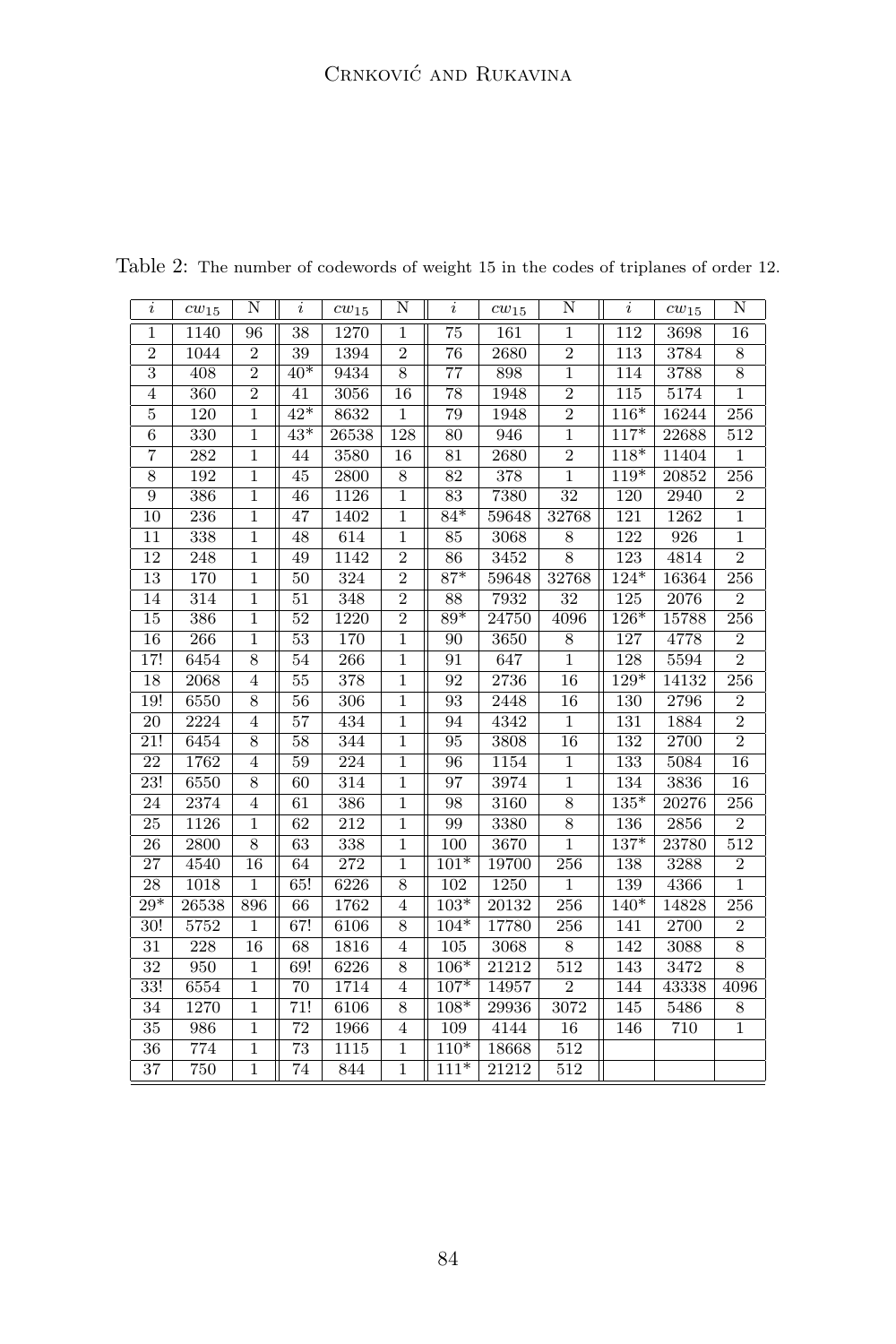The full automorphism group  $G = \langle q_1, q_2, q_3 \rangle$  of D is isomorphic to the elementary abelian group  $E_8 = Z_2 \times Z_2 \times Z_2$ . Its generators  $g_1, g_2$  and  $g_3$ are given in the sequel. Note that  $g_1, g_2$  and  $g_3$  fix seven blocks (points) of  $\mathcal{D}$ .

$$
g_1 = (2,3)(4,5)(12,15)(13,16)(14,17)(18,21)(19,22)(20,23)(24,27)(25,28)
$$
  
\n
$$
(26,29)(30,33)(31,34)(32,35)(36,39)(37,40)(38,41)(42,45)(43,46)
$$
  
\n
$$
(44,47)(48,51)(49,52)(50,53)(54,57)(55,58)(56,59)(60,63)(61,64)
$$
  
\n
$$
(62,65)(66,69)(67,70)(68,71)
$$

 $g_2 = (2, 12)(3, 15)(4, 57)(5, 54)(13, 17)(14, 16)(18, 42)(19, 49)(20, 29)(21, 45)$  $(22, 52)(23, 26)(24, 51)(25, 46)(27, 48)(28, 43)(30, 63)(31, 37)(32, 71)$  $(33, 60)(34, 40)(35, 68)(36, 69)(38, 65)(39, 66)(41, 62)(44, 50)(47, 53)$  $(55, 59)(56, 58)(61, 67)(64, 70)$ 

$$
g_3 = (2, 13)(3, 16)(4, 58)(5, 55)(12, 17)(14, 15)(18, 24)(19, 46)(20, 53)(21, 27)
$$
  
\n
$$
(22, 43)(23, 50)(25, 49)(26, 44)(28, 52)(29, 47)(30, 66)(31, 61)(32, 41)
$$
  
\n
$$
(33, 69)(34, 64)(35, 38)(36, 60)(37, 67)(39, 63)(40, 70)(42, 51)(45, 48)
$$
  
\n
$$
(54, 59)(56, 57)(62, 71)(65, 68)
$$

The orbit lengths distribution for an action of the group  $G$  on  $\mathcal D$  is  $(1, 2, 2, 2, 2, 2, 2, 2, 8, 8, 8, 8, 8, 8, 8)$ , and the representatives of the block orbits are:

> $1 \ldots \{1, 2, 3, 6, 7, 8, 9, 10, 11, 12, 13, 14, 15, 16, 17\}$  $2 \ldots \{1, 4, 5, 6, 9, 24, 27, 36, 39, 48, 51, 54, 57, 66, 69\}$  $2 \ldots \{1, 4, 5, 7, 10, 25, 28, 31, 34, 49, 52, 55, 58, 61, 64\}$  $2 \ldots \{1, 4, 5, 8, 11, 20, 23, 38, 41, 44, 47, 56, 59, 68, 71\}$ 2 . . . {6, 7, 8, 18, 19, 23, 26, 27, 28, 42, 43, 47, 48, 49, 53}  $2 \ldots \{6, 10, 11, 18, 24, 34, 35, 38, 40, 42, 51, 64, 65, 68, 70\}$  $2 \ldots \{7, 9, 11, 19, 25, 32, 33, 36, 38, 43, 52, 62, 63, 66, 68\}$  $2 \ldots \{8, 9, 10, 20, 26, 30, 34, 36, 37, 44, 53, 60, 64, 66, 67\}$ 8 . . . {1, 2, 3, 18, 24, 33, 39, 44, 46, 49, 53, 61, 62, 67, 68} 8 . . . {2, 4, 7, 16, 24, 29, 30, 32, 34, 35, 47, 48, 56, 63, 67} 8 . . . {2, 4, 9, 15, 26, 28, 29, 37, 43, 45, 51, 59, 61, 65, 68} 8 . . . {2, 4, 10, 13, 22, 23, 25, 33, 35, 36, 42, 45, 53, 57, 71} 8 . . . {2, 5, 6, 12, 20, 22, 32, 33, 37, 40, 47, 49, 55, 65, 66} 8 . . . {2, 5, 8, 14, 24, 28, 37, 41, 42, 52, 57, 60, 62, 63, 70} 8 . . . {2, 5, 11, 17, 19, 21, 22, 23, 26, 39, 51, 58, 63, 64, 67}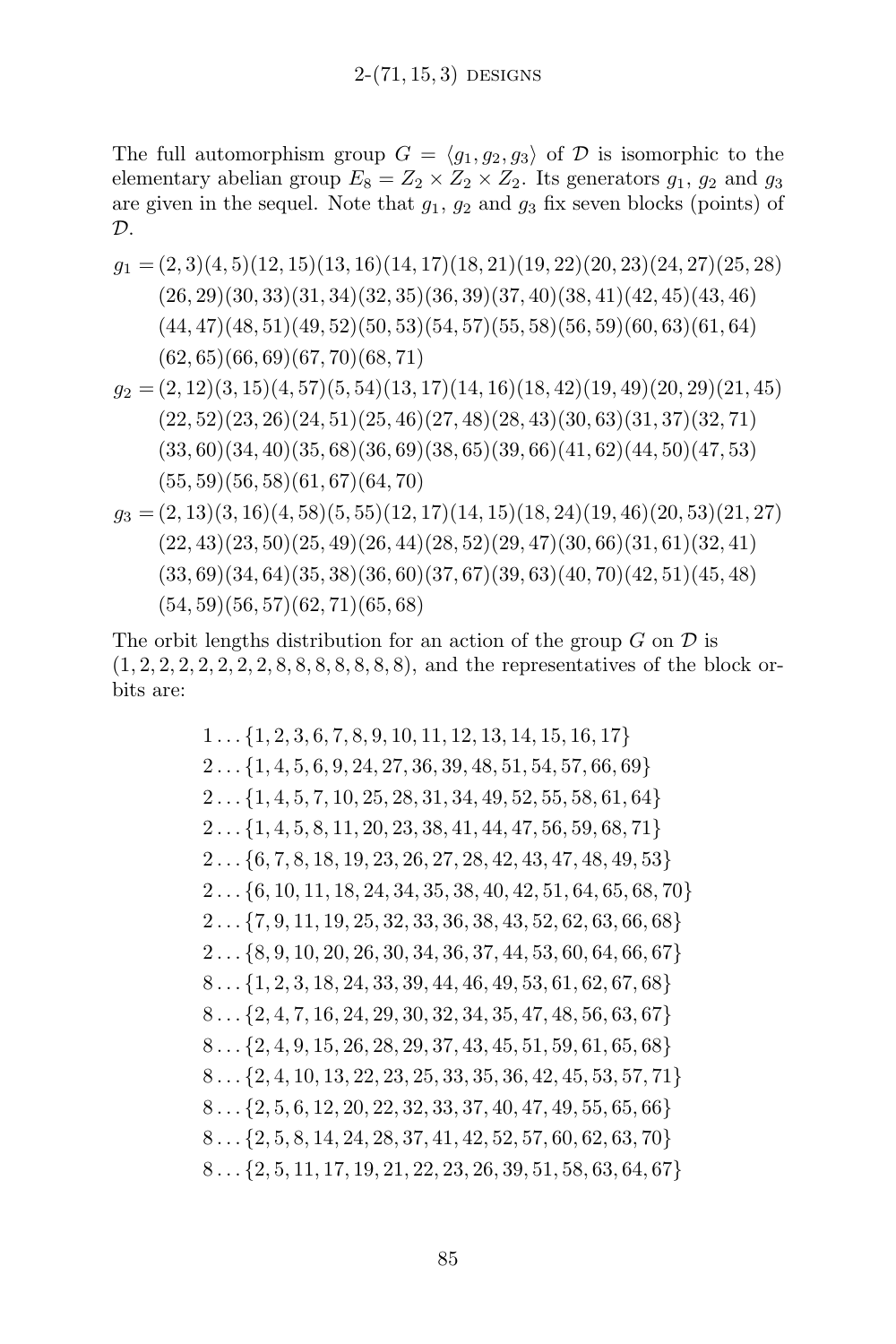**Remark 3.1.** All residual designs of  $D$  are mutually isomorphic 2-(56, 12, 3) designs with intersection numbers 0, 2 and 3. The corresponding class graph is a strongly regular graph with parameters (35, 16, 6, 8) isomorphic to the graph  $G_2$  from [18]. Residual designs of the dual of  $D$  have four intersection numbers.

# 4 Automorphisms of symmetric 2-(71, 15, 3) designs

Let  $\mathcal{D} = (\mathcal{P}, \mathcal{B}, I)$  be a symmetric  $(v, k, \lambda)$  design and  $G \leq \text{Aut}(\mathcal{D})$ . The group action of G produces the same number of point and block orbits (see [14, Theorem 3.3]). We denote this number by  $m$ , the point orbits by  $\mathcal{P}_1,\ldots,\mathcal{P}_m$ , the block orbits by  $\mathcal{B}_1,\ldots,\mathcal{B}_m$ , and set  $|\mathcal{P}_r|=\omega_r$  and  $|\mathcal{B}_i|=\Omega_i$ . An automorphism group  $G$  is said to be semi-standard if, after possible renumbering of the orbits, we have  $\omega_i = \Omega_i$ , for  $i = 1, \ldots, m$ . We denote by  $\gamma_{ir}$  the number of points of  $\mathcal{P}_r$  which are incident with a representative of the block orbit  $\mathcal{B}_i$ . For these numbers the following equalities hold (see [6, 12]):

$$
\sum_{r=1}^{m} \gamma_{ir} = k, \qquad (1)
$$

$$
\sum_{r=1}^{m} \frac{\Omega_j}{\omega_r} \gamma_{ir} \gamma_{jr} = \lambda \Omega_j + \delta_{ij} \cdot (k - \lambda), \qquad (2)
$$

where  $\delta_{ij}$  is the Kronecker delta.

**Definition 4.1.** A  $(m \times m)$ -matrix  $(\gamma_{ir})$  with entries satisfying conditions (1) and (2) is called an orbit matrix for the parameters  $(v, k, \lambda)$  and orbit lengths distributions  $(\omega_1, \ldots, \omega_m)$ ,  $(\Omega_1, \ldots, \Omega_m)$ .

Hence, the *ith* row of an orbit matrix satisfies the condition  $(1)$  and the condition

$$
\sum_{r=1}^{m} \frac{\Omega_i}{\omega_r} \gamma_{ir}^2 = \lambda(\Omega_i - 1) + k. \tag{3}
$$

Let us note that for the case where an automorphism of prime order acts on a symmetric design, after a possible reordering of orbits, we have that  $(\omega_1, \ldots, \omega_m) = (\Omega_1, \ldots, \Omega_m).$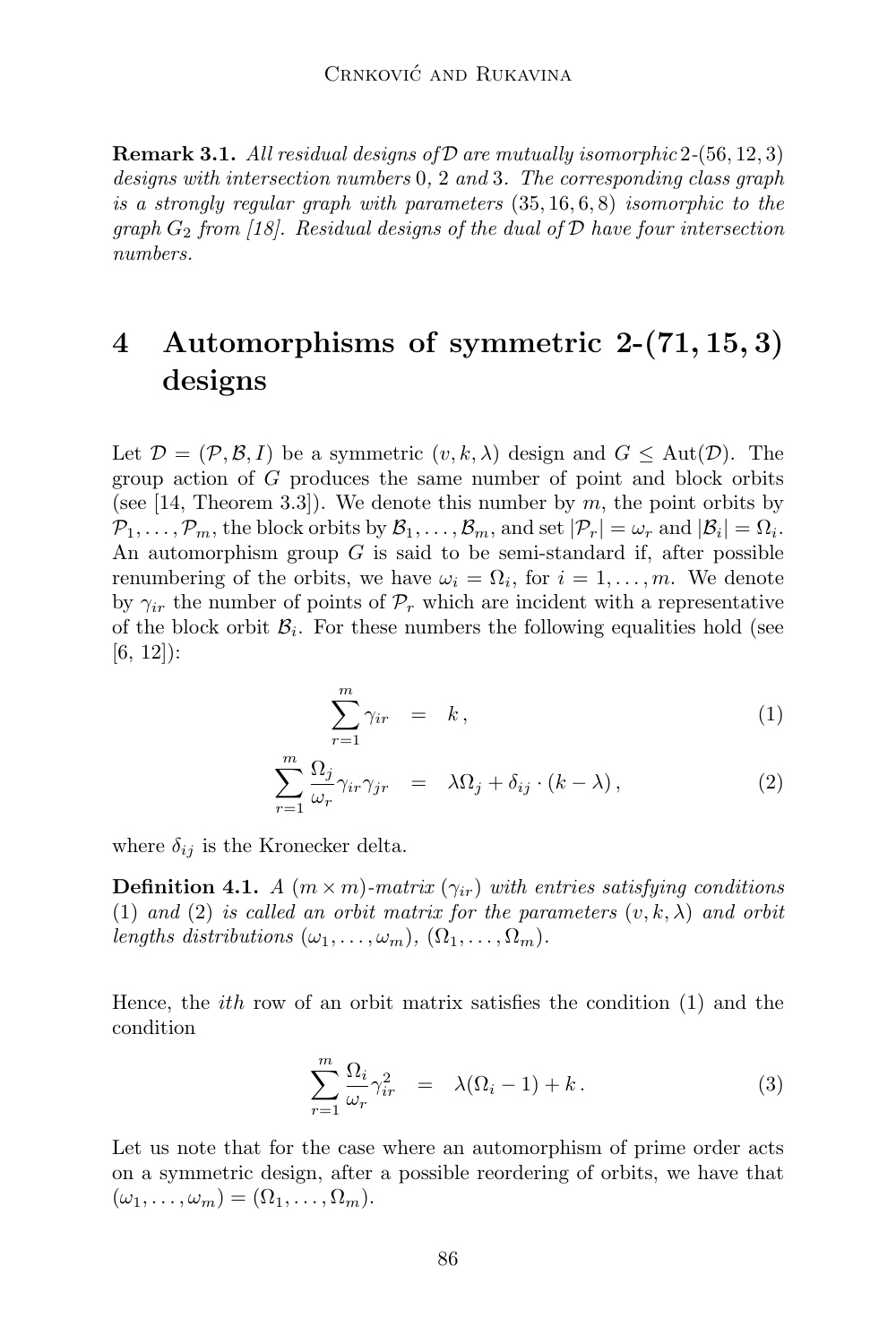**Definition 4.2.** An  $(s \times m)$ -matrix  $(\gamma_{ir})$ ,  $s < m$ , with entries satisfying condition (1), and the condition

$$
\sum_{r=1}^{m} \frac{\Omega_j}{\omega_r} \gamma_{ir} \gamma_{jr} \le \lambda \Omega_j + \delta_{ij} \cdot (k - \lambda), \qquad 1 \le i, j \le s,
$$
 (4)

is called a partial (block) orbit matrix for the parameters  $(v, k, \lambda)$  and orbit lengths distributions  $(\omega_1, \ldots, \omega_m)$ ,  $(\Omega_1, \ldots, \Omega_m)$ .

Orbit matrices are often used in a construction of designs with a presumed automorphism group. More information on orbit matrices of block designs and a construction of 2-designs using orbit matrices can be found in [6].

In the following, we use orbit matrices to determine possible actions of automorphisms of prime order on triplanes of order twelve. The number of fixed points of an automorphism of order p is denoted by  $f_p$ . From the following theorem it follows that  $f_p \leq 18$ .

**Theorem 4.3.** [14, Corollary 3.7] Suppose that a nonidentity automorphism  $\sigma$  of a symmetric 2- $(v, k, \lambda)$  design fixes f points. Then

$$
f \le v - 2(k - \lambda)
$$
 and  $f \le \left(\frac{\lambda}{k - \sqrt{k - \lambda}}\right)v$ .

The second inequality in Theorem 4.3 is equivalent to  $f \leq k + \sqrt{k - \lambda}$ , which is easier to use. Further, according to the following theorem given in [1] we need to consider only the primes p for which  $p \leq k = 15$ .

**Theorem 4.4.** [1, Theorem 2.7] Let D be a symmetric  $2-(v, k, \lambda)$  design and p a prime divisor of the order of  $\text{Aut}(\mathcal{D})$ . Then either p divides v or  $p \leq k$ .

Clearly,  $f_p \equiv 71 \pmod{p}$ . The following theorem gives a lower bound for the number of fixed points of an involution fixing at least one point.

**Theorem 4.5.** [14, Proposition 4.23] Suppose that  $D$  is a nontrivial symmetric 2- $(v, k, \lambda)$  design, with an involution σfixing F points and blocks. If  $F \neq 0$ , then

$$
F \ge \begin{cases} 1 + \frac{k}{\lambda}, & \text{if } k \text{ and } \lambda \text{ are both even,} \\ 1 + \frac{k-1}{\lambda}, & \text{otherwise.} \end{cases}
$$

It follows from Theorem 4.5 that  $f_2 \geq 6$ .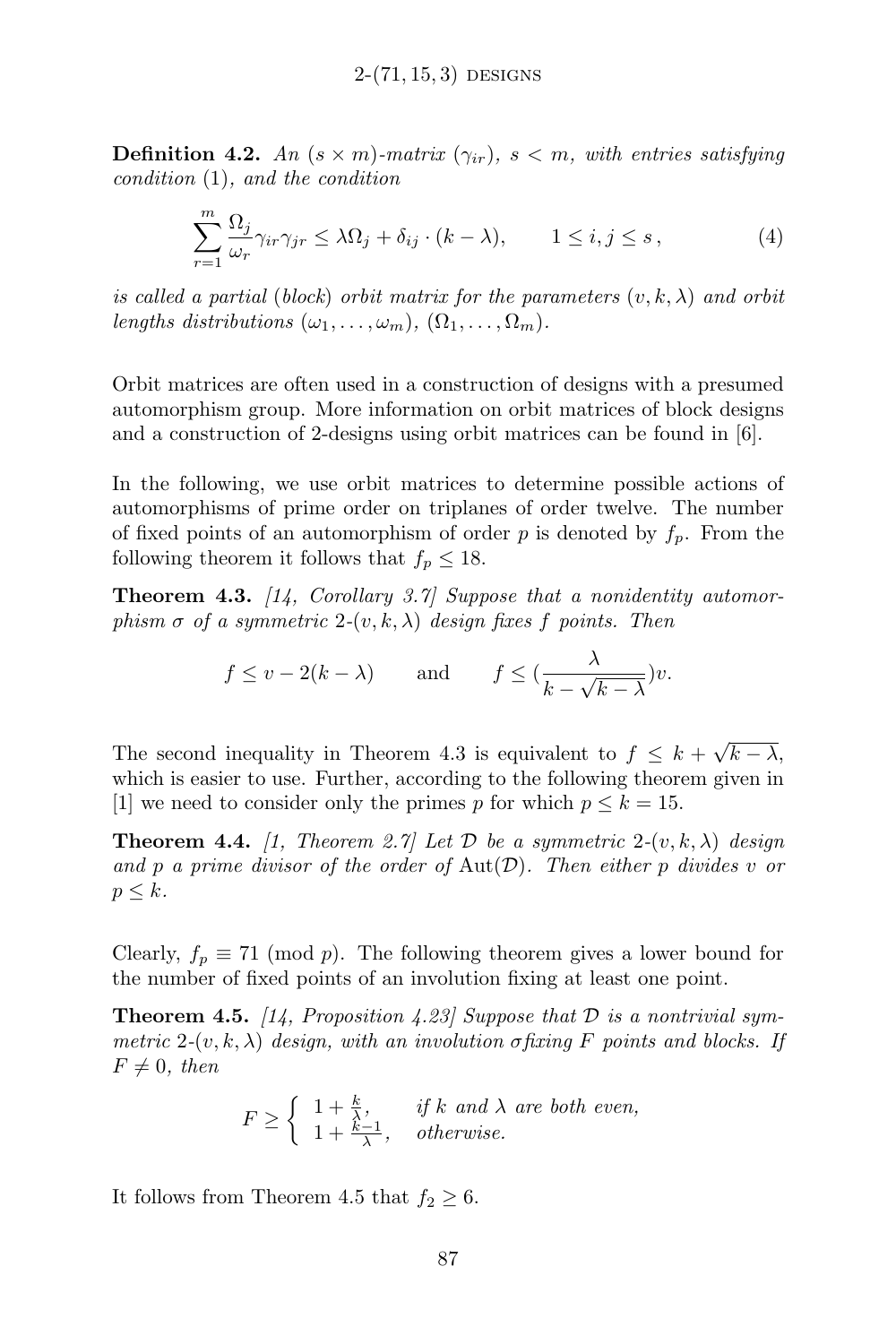### 4.1 Automorphisms of prime order acting on the known symmetric  $2-(71, 15, 3)$  designs

According to [7, 17], all previously known triplanes admit an action of an automorphism of order six with one of the following orbit lengths distributions:

- 1.  $(2, 3, 3, 3, 3, 3, 6, 6, 6, 6, 6, 6, 6, 6, 6)$ ,
- 2. (1, 2, 2, 3, 3, 6, 6, 6, 6, 6, 6, 6, 6, 6, 6),
- 3. (1, 1, 1, 2, 3, 3, 3, 3, 6, 6, 6, 6, 6, 6, 6, 6, 6),

and those are the only possible actions of an automorphism of order six. Furthermore, the full automorphism groups of triplanes of order twelve admitting an automorphism of order six have one of the following orders (see Table 1):  $336 = 2^4 \cdot 3 \cdot 7$ ,  $168 = 2^3 \cdot 3 \cdot 7$ ,  $48 = 2^4 \cdot 3$ ,  $42 = 2 \cdot 3 \cdot 7$ and  $24 = 2^3 \cdot 3$ . Two newly constructed triplanes of order twelve have the full automorphism group of order  $8 = 2^3$ . So, there exist triplanes of order twelve having automorphisms of order two, three and seven. It is not known if there are symmetric  $2-(71, 15, 3)$  designs having an automorphism of order five, eleven or thirteen.

From given orbit lengths distributions for a group isomorphic to  $Z_6$ , one can see that an automorphism of order three acts on the known triplanes of order twelve with two or five fixed points, while an involution acts with seven or fifteen fixed points. Further analysis of the actions of automorphisms of order two, three and seven on the known triplanes yields the following:

- If the full automorphism group of a design is isomorphic to the one of the groups  $E_8$  or  $E_8$ :  $F_{21}$ , then an involution fixes seven points, and if the full automorphism group is isomorphic to the group  $F_{21} \times Z_2$ , then an involution fixes 15 points. In all other cases, both actions appear.
- An automorphism of order three acts with two fixed points on the ten designs with the full automorphism group isomorphic to  $Z_2 \times A_4$  for which the orbit lengths distribution for  $Z_6$  is given by  $(2, 3, 3, 3, 3, 3, 6, 6)$  $6, 6, 6, 6, 6, 6, 6, 6$ . In all the other cases, an automorphism of order three fixes five points.
- An automorphism of order seven always acts with one fixed point.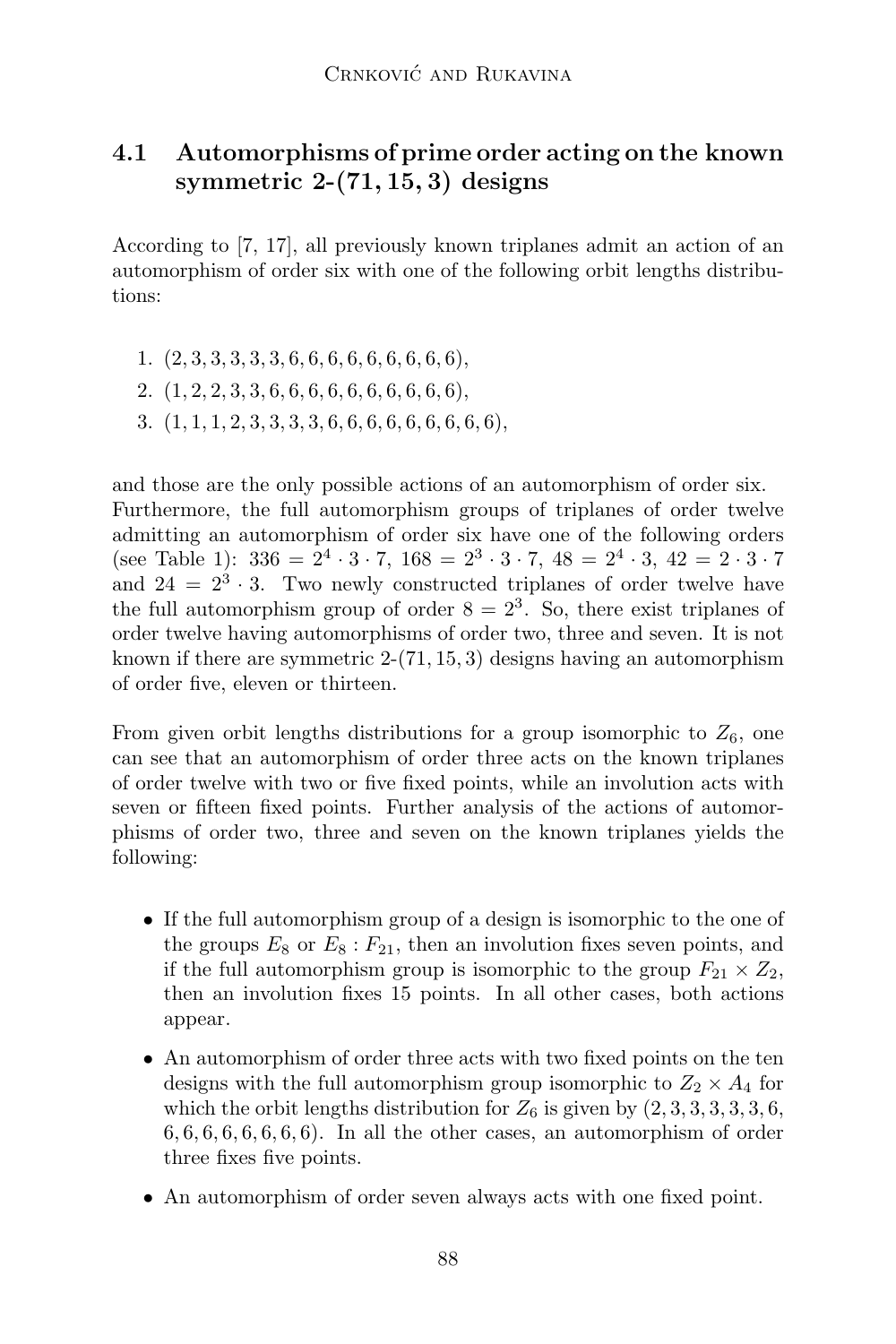As established in [7], an automorphism of order three acting on a triplane of order twelve cannot have more than five fixed points, so  $f_3 \in \{2, 5\}.$ Further, we know that  $6 \le f_2 \le 18$ , hence  $f_2 \in \{7, 9, 11, 13, 15, 17\}$ . So far, there are no known examples for  $f_2 \in \{9, 11, 13, 17\}.$ 

**Lemma 4.6.** Let D be a triplane of order twelve and let  $\alpha$  be an automorphism of  $D$  of order 7. Then  $\alpha$  fixes exactly one point.

*Proof.* Since  $f_7 \n\t\leq 18$ , we have  $f_7 \in \{1, 8, 15\}$ . All known actions of an automorphism of order seven on a triplane of order twelve are with one fixed point.

If  $f_7 = 8$  then the cycle type of every fixed block is  $1^87^1$  or  $1^17^2$ , i.e., a fixed block consists of eight fixed points and one  $\langle \alpha \rangle$ -orbit of length seven, or one fixed point and two  $\langle \alpha \rangle$ -orbits of length seven. Therefore, it is not possible to have more then one fixed block because the size of the intersection of two blocks must be equal to  $\lambda = 3$ . It follows that  $f_7 \neq 8$ .

If  $f_7 = 15$  then the cycle type of a fixed block is  $1^{15}$ ,  $1^{8}7^{1}$  or  $1^{1}7^{2}$ . We have to consider only blocks of type  $1^87^1$ , because a fixed block of type  $1^{15}$  or  $1^17^2$ cannot intersect with other fixed blocks in  $\lambda = 3$  points. The corresponding orbit matrix OM is a  $23 \times 23$  matrix  $(\gamma_{ir})$  with entries satisfying conditions (1) and (2). Without loss of generality we can assume that the first three rows (corresponding to the fixed blocks) of OM are given in Table 3.

The forth block of type  $1^87^1$  must intersect each of the previously constructed blocks in three points. Therefore, because of the intersection with the first row, the fourth row must have exactly three 1's among the first eight positions and the following seven positions consist of five 1's and two 0's. That could not happen in a way that both intersections with the second and the third row are equal to three. So, it is not possible to construct the forth row of  $OM$  using a fixed block of type  $1<sup>8</sup>7<sup>1</sup>$ , and we can exclude the case  $f_7 = 15$ .  $\Box$ 

Table 3: The unique partial orbit matrix for three fixed blocks for  $Z_7$  acting with 15 fixed points.

| 0M   11111111111111177777777 |
|------------------------------|
|                              |
|                              |
|                              |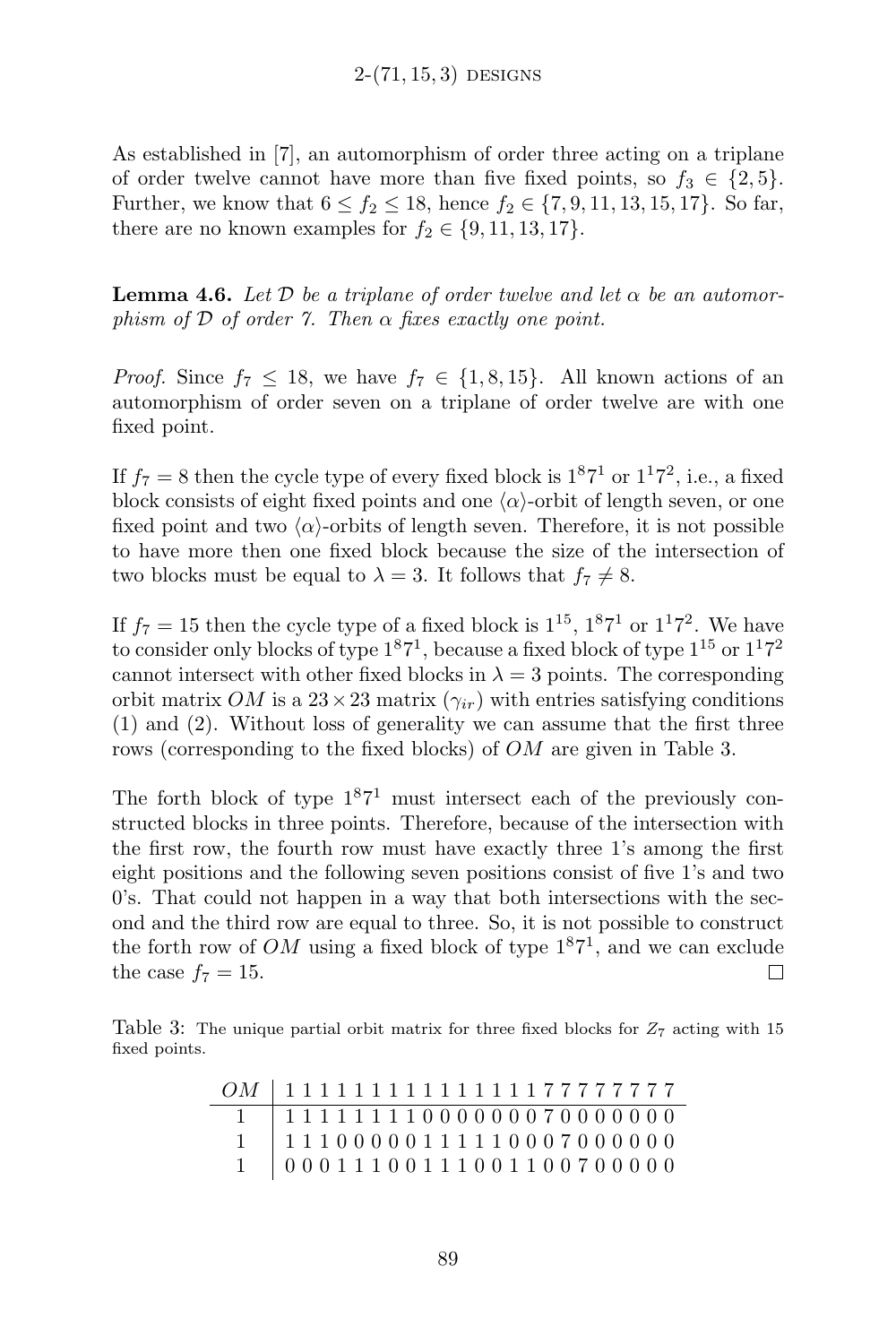Hence, we have the following statement.

Lemma 4.7. For triplanes of order twelve the following holds:

- 1.  $f_2 \in \{7, 9, 11, 13, 15, 17\},\$
- 2.  $f_3 \in \{2, 5\}$ ,
- 3.  $f_7 = 1$ .

#### 4.2 Automorphisms of order 5, 11 and 13

If an automorphism of prime order acts on a symmetric  $2-(71, 15, 3)$  design, then its order belongs to the set  $\{2, 3, 5, 7, 11, 13\}$ . In this section we consider possible actions of an automorphism of order 5, 11 or 13, that do not act on the known triplanes of order 12.

#### 4.2.1 An action of an automorphism of order 13

**Lemma 4.8.**  $A$  2-(71, 15, 3) design with an automorphism of order 13 does not exist.

Proof. The only possible orbit lengths distribution for an action of an automorphism of order 13 on the points (and blocks) of a triplane with parameters 2-(71, 15, 3) is  $(1, 1, 1, 1, 1, 1, 1, 13, 13, 13, 13, 13) \sim 1^6 13^5$ , and the cycle type of a fixed block is given by  $1^213^1$ . Two fixed blocks of that type cannot intersect in  $\lambda = 3$  points and, therefore, an automorphism of order thirteen does not act on a triplane of order twelve.  $\Box$ 

#### 4.2.2 An action of an automorphism of order 11

**Lemma 4.9.** Let D be a triplane with parameters  $2-(71, 15, 3)$  and let  $\alpha$ ,  $|\alpha| = 11$ , be an automorphism of D. Then  $\alpha$  acts on D with five fixed points (blocks) and the corresponding orbit matrix OM is presented in Table 4.

Proof. An automorphism of order 11 could act with 5 or 16 fixed points. If  $f_{11} = 5$ , then a fixed block must be of the cycle type  $1<sup>4</sup>11<sup>1</sup>$ , and without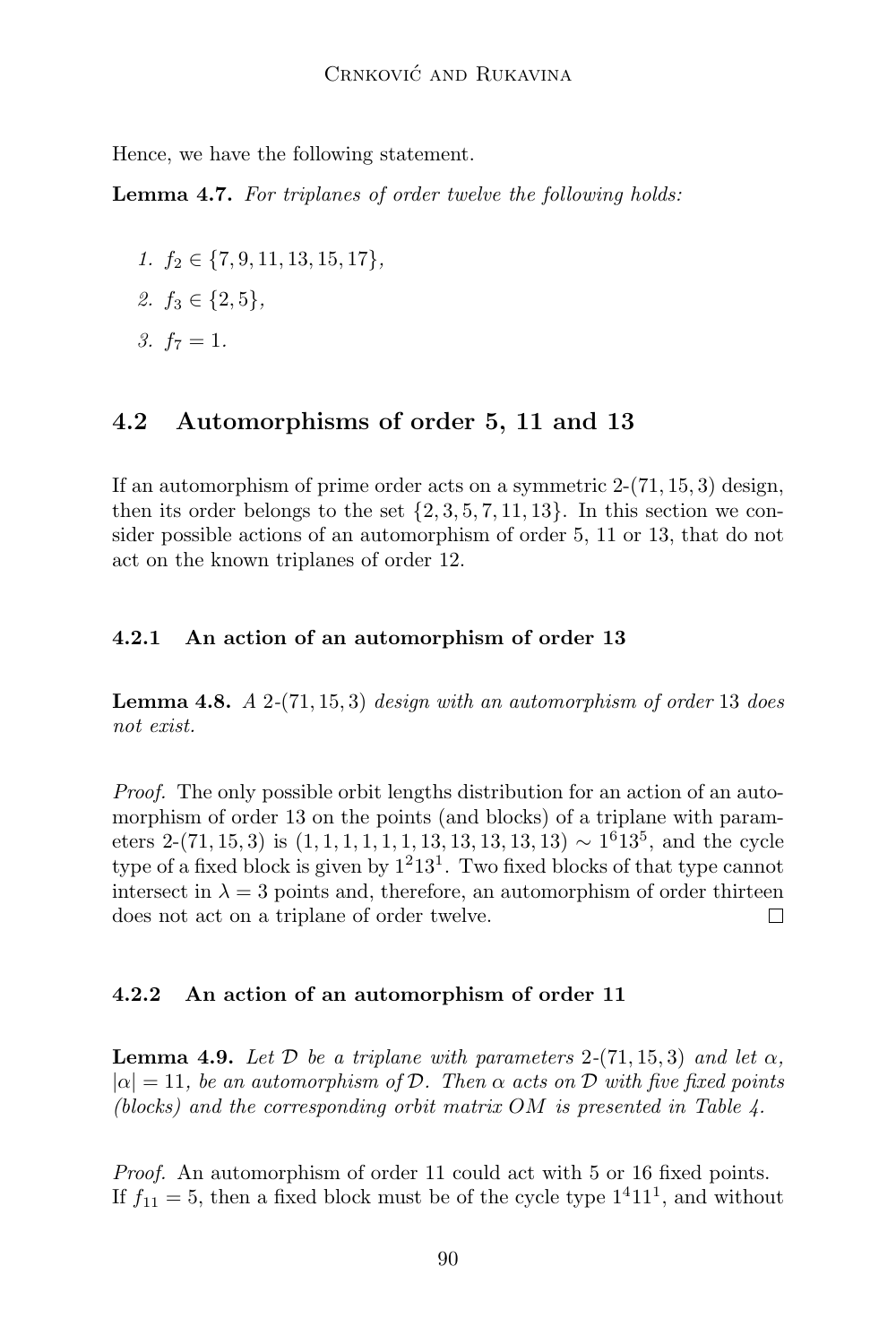| OΜ |   |   |   |   |   |   |    |                |          |    |  |
|----|---|---|---|---|---|---|----|----------------|----------|----|--|
|    |   |   |   |   |   |   |    | $\Omega$       | $\Omega$ |    |  |
|    |   |   |   |   |   |   | 11 |                |          |    |  |
|    |   |   | O |   |   |   | 0  | 11             |          |    |  |
|    |   | 0 |   |   |   |   | 0  | 0              | 11       |    |  |
|    | 0 |   |   |   |   |   | 0  | $\Omega$       | 0        | 11 |  |
| 11 |   |   | 0 | 0 | 0 | 2 | 2  | 2              | 2        | 3  |  |
| 11 |   |   | 0 | 0 | 0 | 2 | 2  | 2              | 3        | 2  |  |
| 11 |   | 0 |   | 0 | 0 | 2 | 2  | 3              | 2        | 2  |  |
| 11 |   | 0 |   |   | 0 | 2 | 3  | $\overline{2}$ | 2        | 2  |  |
| 11 |   | 0 | O |   |   | 3 | 2  | $\overline{2}$ | 2        | 2  |  |
| 11 |   |   |   |   |   | 3 | 3  | 3              | 3        | 3  |  |

Table 4: The unique orbit matrix for an action of an automorphism of order 11.

loss of generality we can assume that the first five rows (corresponding to the five fixed blocks) of  $OM$  are as given in Table 5.

Table 5: The unique partial orbit matrix for five fixed blocks for  $Z_{11}$  acting with 5 fixed points.

| $\begin{array}{cccccccccccc} 1 & 1 & 1 & 1 & 1 & 0 & 11 & 0 & 0 & 0 & 0 & 0 \\ 1 & 1 & 1 & 1 & 0 & 1 & 0 & 11 & 0 & 0 & 0 & 0 \\ 1 & 1 & 1 & 0 & 1 & 1 & 0 & 0 & 11 & 0 & 0 & 0 \\ 1 & 1 & 0 & 1 & 1 & 1 & 0 & 0 & 0 & 11 & 0 & 0 \\ 1 & 0 & 1 & 1 & 1 & 1 & 0 & 0 & 0 & 0 & 11 & 0 \\ \end{array}$ |  |  |  |  |  |  |
|-----------------------------------------------------------------------------------------------------------------------------------------------------------------------------------------------------------------------------------------------------------------------------------------------------|--|--|--|--|--|--|

Further, we will construct the possible row types for non-fixed blocks. Since every par of fixed points appeared three times in the first five blocks, it follows that a non-fixed block  $B$  contains at most one fixed point. From the condition (1), it follows that  $\sum_{r=1}^{11} \gamma_{ir} = 15$ , and from (3) we have  $11 + \sum_{r=6}^{11} \gamma_{ir}^2 = 45$  when B contains one fixed point, i.e.,  $\sum_{r=6}^{11} \gamma_{ir}^2 =$ 45 when B does not contain any fixed point. Moreover, if B contains a fixed point, it also contains four 2's and one 3, since its intersection with all fixed blocks must be equal to three. That yield the unique row type  $(1, 0, 0, 0, 0, 3, 3, 2, 2, 2, 2)$ , where the first five components correspond to the orbits of size one. Since every fixed point appears in 15 blocks of a triplane, obtained row type must apply to the rows  $6 - 10$  of  $OM$ , and the last row corresponds to a non-fixed block that does not contain any fixed point. First five components of that row are  $0, 0, 0, 0, 0, 0$ , and the rest of the row must include five 3's. That yield the unique row type  $(0, 0, 0, 0, 0, 3, 3, 3, 3, 3, 0)$  for the last row. So, the orbit matrix presented in Table 4 is, up to isomorphism, the only possible orbit matrix for an action of an automorphism of order eleven with  $f_{11} = 5$ .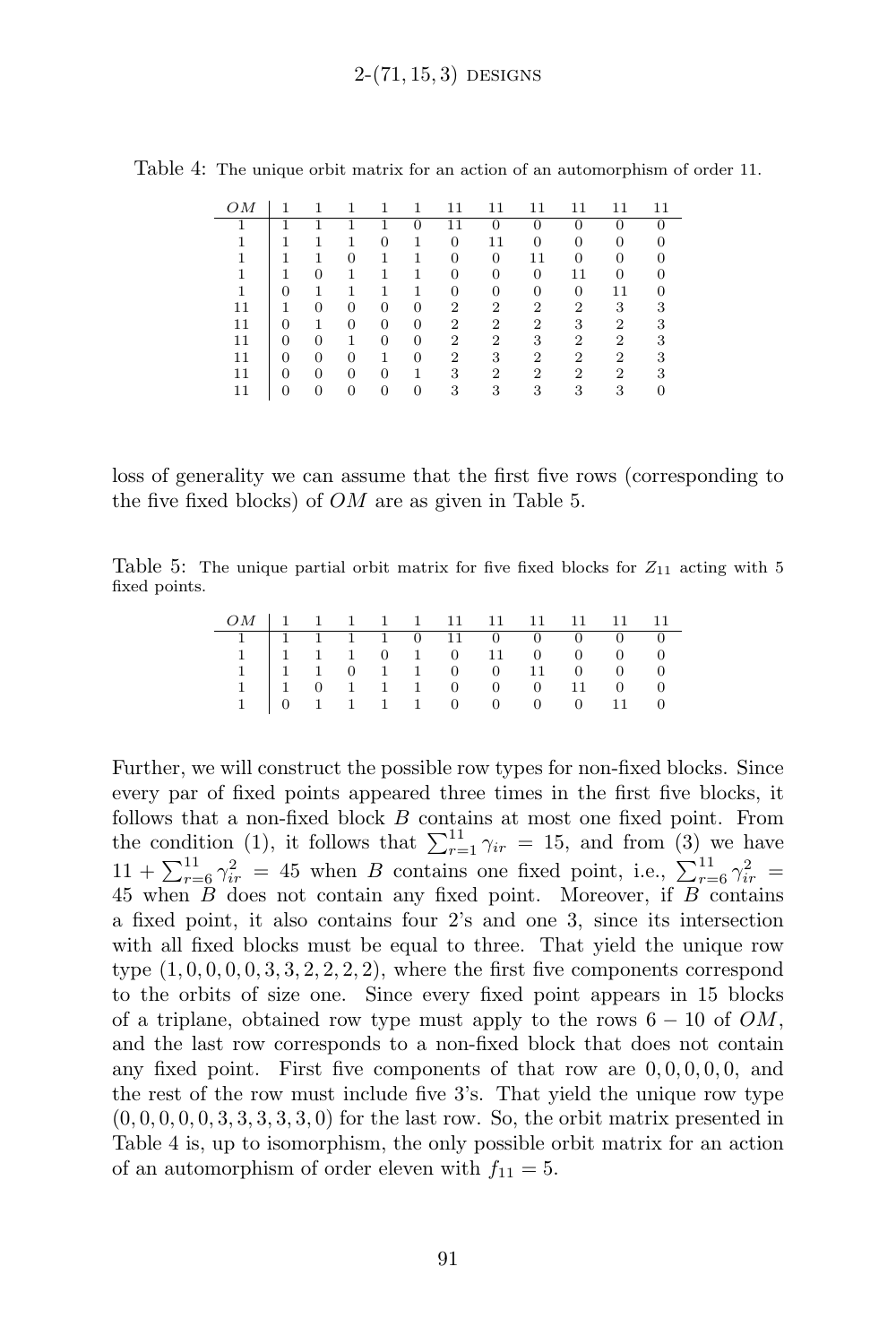If  $f_{11} = 16$ , then the cycle type of some fixed block is  $1^{15}$  or  $1^4 11^1$ , and the first of them can appear at most once. Moreover, the fixed block of type  $1<sup>4</sup>11<sup>1</sup>$  can appear at most five times, since there are five orbits of length eleven and the size of the intersection of the sixth fixed block of that type with the one of the previous five fixed block of that type would be at least eleven. So, it is not possible to have 16 fixed blocks consisting of these two types. П

#### 4.2.3 An action of an automorphism of order 5

**Lemma 4.10.** Let D be a triplane with parameters 2-(71, 15, 3) and let  $\alpha$ be an automorphism of D. If  $|\alpha|=5$ , then  $\alpha$  fixes exactly one point (block) of D.

*Proof.* From  $f_5 \le 18$  and  $f_5 \equiv 71 \pmod{5}$  it follows  $f_5 \in \{1, 6, 11, 16\}$ . If  $f_5 = 6$ , then possible cycle types for a fixed block are  $1^55^2$  and  $5^3$ . It is obvious that each of them can appear at most once and that two blocks of different types cannot intersect in  $\lambda = 3$  points. Therefore,  $f_5 \neq 6$ . If  $f_5 = 11$ , then possible cycle types for a fixed block are  $1^{10}5^1$ ,  $1^55^2$  and 5 3 . We have to consider only blocks of type 1<sup>5</sup>5 2 , because a fixed block of type  $1^{10}5^1$  or  $5^3$  cannot intersect with other fixed blocks in  $\lambda = 3$  points. Similarly as in the proof of Lemma 4.9, we obtain the unique partial orbit matrix OM for the first five rows corresponding to fixed blocks, which is presented in Table 6.

Because of the intersection with the first row, the sixth row should have three 1's at the first five positions. However, all 2-subsets of the point set {1, 2, 3, 4} already appear three times in the first five fixed blocks so the sixth block cannot contain two points from that set. Therefore, it is not possible to construct the sixth row corresponding to a fixed block. Hence,  $f_5 \neq 11.$ 

For  $f_5 = 16$ , there are four possible cycle types for fixed blocks, namely  $1^{15}$ ,  $1^{10}5^1$ ,  $1^55^2$  and  $5^3$ . A block of type  $1^{15}$  or  $1^{10}5^1$  could appear at most once. Each block of the type  $1^55^2$  must have two 5's at positions  $17 - 28$ . Therefore, such a block could appear at most five times, since the sixth block of that type must intersect one of the previously constructed blocks of the same type in five points. In a similar way, we conclude that a block of the type  $5^3$  could appear at most three times. So, it is not possible to construct 16 fixed blocks. It follows that  $f_5 \neq 16$ .  $\Box$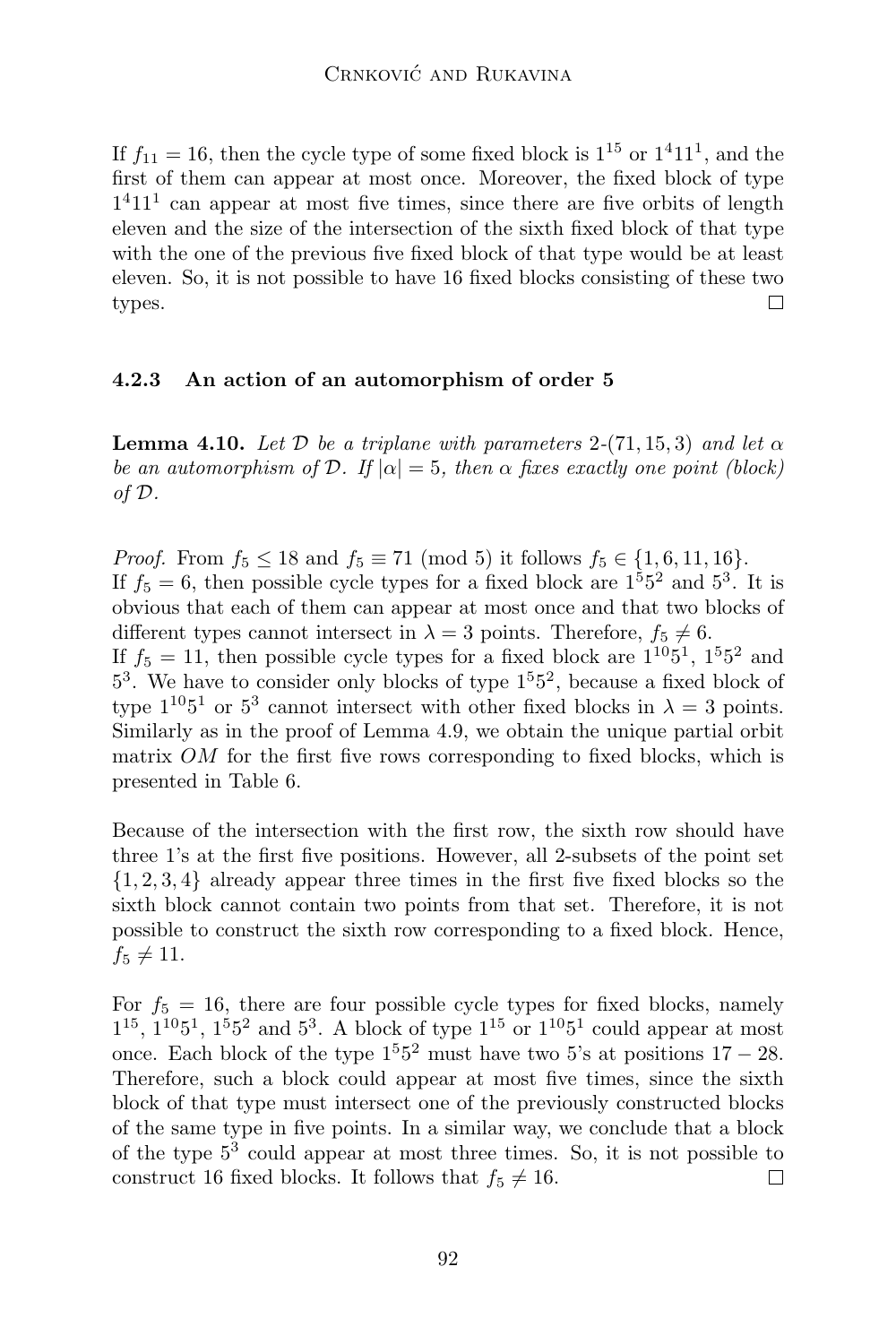Table 6: The unique partial orbit matrix for 5 fixed blocks,  $Z_5$  acting with 11 fixed points.

|              | $OM$   1111111111155555555555555 |
|--------------|----------------------------------|
| $\mathbf{1}$ | 111110000005500000000000         |
| $\mathbf{1}$ | 11100110000005500000000          |
| $\mathbf{1}$ |                                  |
| $\mathbf{1}$ |                                  |
| $\mathbf{1}$ | $0.11101000100000000005500$      |

**Remark 4.11.** There are 66091 orbit matrices for an action of an automorphism of order five on a triplane of order twelve with one fixed point, which we constructed by the use of a computer. However, indexing of those orbit matrices is out of our reach.

## Acknowledgements

This work has been fully supported by Croatian Science Foundation under the project 6732. The authors would like to thank the anonymous referee for valuable comments that improved the presentation of the paper.

## References

- [1] M. Aschbacher, On collineation groups of symmetric block designs, J. Combin. Theory A, 11 (1971), 272–381.
- [2] E.F. Assmus Jr., J.D. Key, Designs and their Codes, Cambridge University Press, Cambridge, 1992.
- [3] T. Beth, D. Jungnickel, H. Lenz, Design Theory Vol. I, Cambridge University Press, Cambridge, 1999.
- [4] D. Crnković, D. Dumičić Danilović, S. Rukavina, Enumeration of symmetric (45,12,3) designs with nontrivial automorphisms, J. Algebra Comb. Discrete Struct. Appl., 3 (2016), 145–154.
- [5] D. Crnković, B.G. Rodrigues, S. Rukavina, V.D. Tonchev, Quasisymmetric 2-(64,24,46) designs derived from AG(3,4), Discrete Math., 340 (2017), 2472–2478.